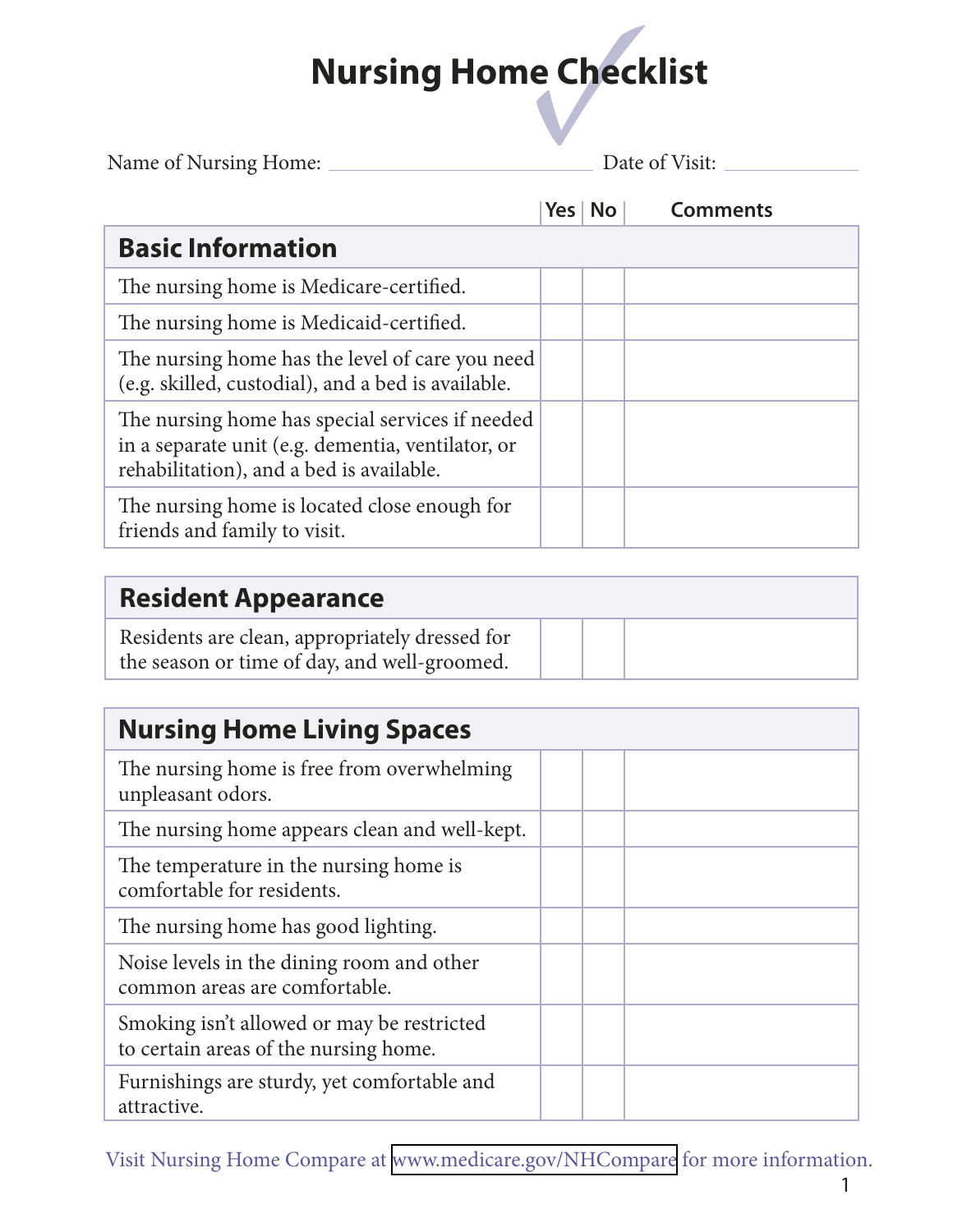|                                                                                                                                                | Yes   No | <b>Comments</b> |
|------------------------------------------------------------------------------------------------------------------------------------------------|----------|-----------------|
| <b>Staff</b>                                                                                                                                   |          |                 |
| The relationship between the staff and the<br>residents appears to be warm, polite,<br>and respectful.                                         |          |                 |
| All staff wear name tags.                                                                                                                      |          |                 |
| Staff knock on the door before entering a<br>resident's room and refer to residents by name.                                                   |          |                 |
| The nursing home offers a training and<br>continuing education program for all staff.                                                          |          |                 |
| The nursing home does background checks<br>on all staff.                                                                                       |          |                 |
| The guide on your tour knows the residents<br>by name and is recognized by them.                                                               |          |                 |
| There are licensed nursing staff 24 hours a day,<br>including a Registered Nurse (RN) present at<br>least 8 hours per day, 7 days a week.      |          |                 |
| The same team of nurses and Certified Nursing<br>Assistants (CNAs) work with the same resident<br>4 to 5 days per week.                        |          |                 |
| CNAs work with a reasonable number<br>of residents.                                                                                            |          |                 |
| CNAs are involved in care planning meetings.                                                                                                   |          |                 |
| There is a full-time social worker on staff.                                                                                                   |          |                 |
| There is a licensed doctor on staff who is there<br>daily and can be reached at all times.                                                     |          |                 |
| The nursing home's management team<br>(including the Director of Nursing and the<br>Administrator) has worked together for at least<br>1 year. |          |                 |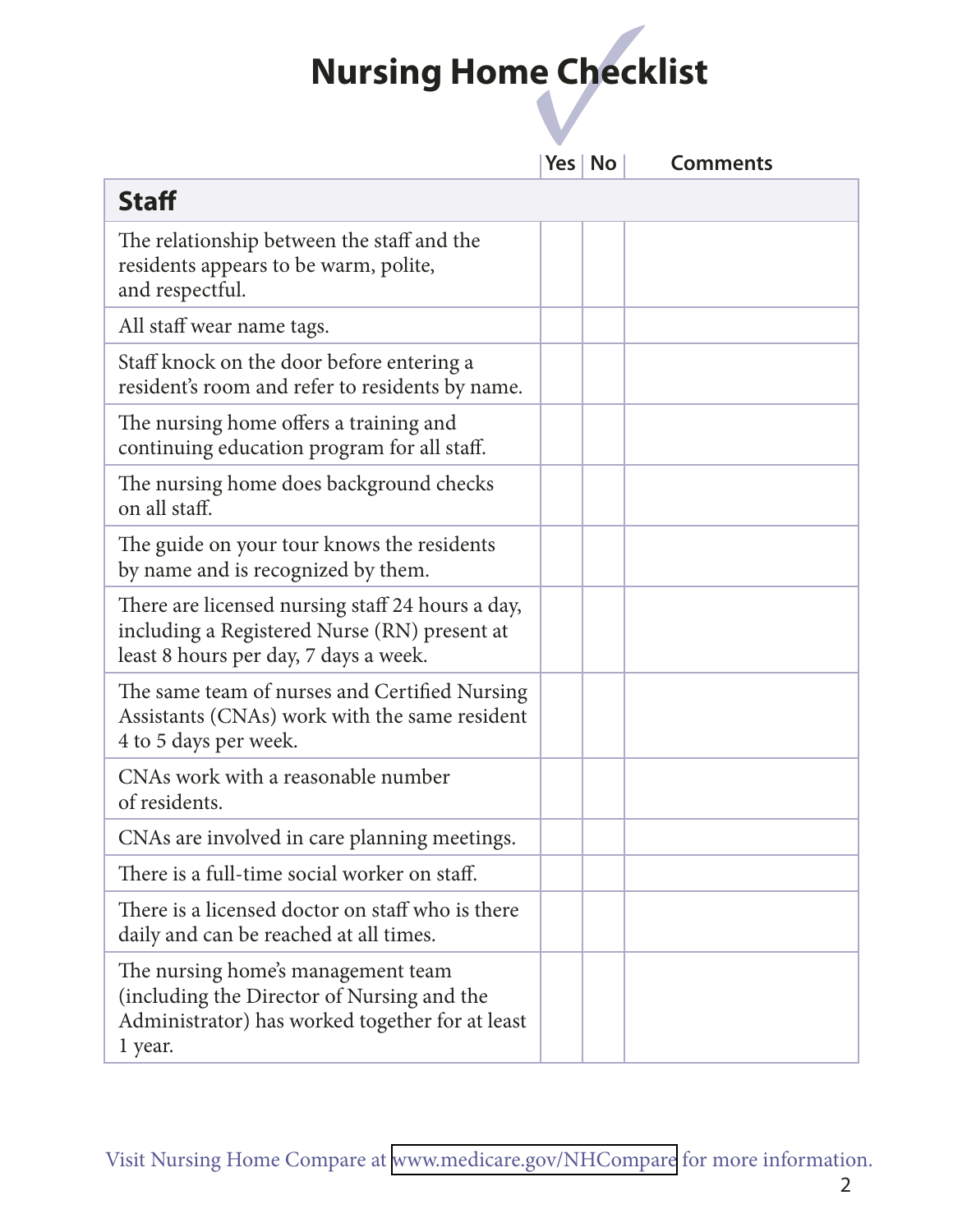|                                                                             |  | Yes   No | <b>Comments</b> |  |
|-----------------------------------------------------------------------------|--|----------|-----------------|--|
| <b>Residents' Rooms</b>                                                     |  |          |                 |  |
| Residents may have personal belongings and/or<br>furniture in their rooms.  |  |          |                 |  |
| Each resident has storage space (closet and<br>drawers) in his or her room. |  |          |                 |  |
| Each resident has a window in his or<br>her bedroom.                        |  |          |                 |  |
| Residents have access to a personal telephone<br>and television.            |  |          |                 |  |
| Residents have a choice of roommates.                                       |  |          |                 |  |
| Water pitchers can be reached by residents.                                 |  |          |                 |  |
| There are policies and procedures to protect<br>residents' possessions.     |  |          |                 |  |

| <b>Hallway, Stairs, Lounges, and Bathrooms</b>                                     |  |  |  |
|------------------------------------------------------------------------------------|--|--|--|
| Exits are clearly marked.                                                          |  |  |  |
| There are quiet areas where residents can visit<br>with friends and family.        |  |  |  |
| The nursing home has smoke detectors and<br>sprinklers.                            |  |  |  |
| All common areas, resident rooms, and<br>doorways are designed for wheelchair use. |  |  |  |
| There are handrails in the hallways and<br>grab bars in the bathrooms.             |  |  |  |